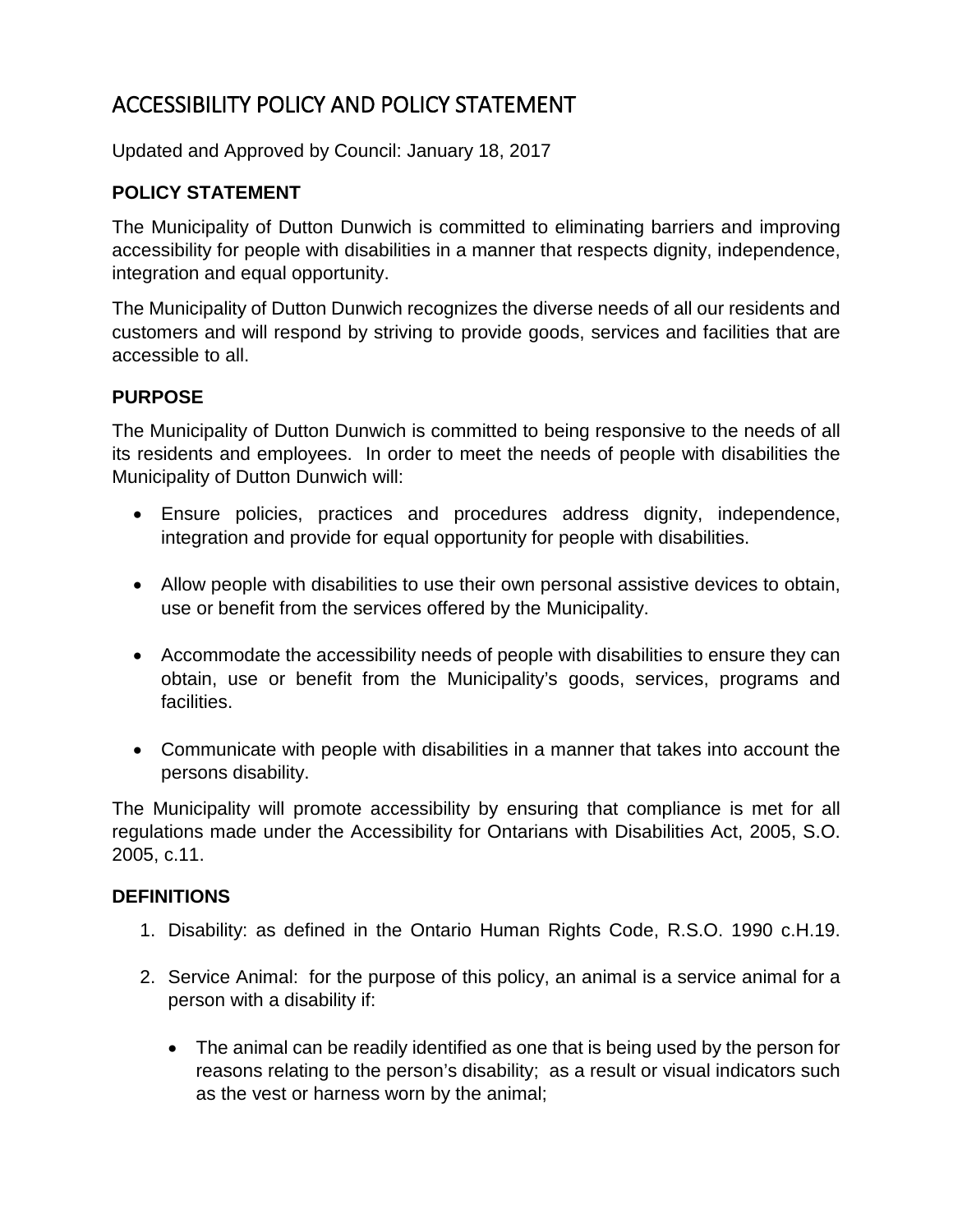- the person provides documentation from one of the following regulated health professionals confirming that the person requires the animal for reasons relating to the disability:
	- o A member of the College of Audiologists and Speech-Language Pathologists of Ontario.
	- o A member of the College of Chiropractors of Ontario.
	- o A member of the College of Nurses of Ontario.
	- o A member of the College of Occupational Therapists of Ontario.
	- o A member of the College of Optometrists of Ontario
	- o A member of the College of Physicians and Surgeons of Ontario.
	- o A member of the College of Physiotherapists of Ontario.
	- o A member of the College of Psychologists of Ontario.
	- o A member of the College of Registered Psychotherapists and Registered Mental Health Therapists of Ontario.
- 3. Guide Dog: as defined in the Blind Persons' Right Act, R.S.O. 1990, C.B.7.
- 4. For all other definitions, refer to the Integrated Accessibility Standard Regulation O. Reg 191/11. This Regulation will be referred to as the "IASR" for the remainder of this Policy.

## **ACCESSIBILITY PLANNING**

The Municipality of Dutton Dunwich will establish, implement, maintain and document a multi-year accessibility plan. The multi-year accessibility plan will outline how the Municipality will prevent and remove barriers and meet the requirements under the "IASR" O.Reg 1991/11.

The plan will be posted on the Municipality's website and will be available in an accessible format upon request. The multi-year accessibility plan will be reviewed at least once every five years.

An annual status report will be prepared outlining the progress taken to implement the strategy of the Plan. The status report will be posted on the Municipality's website.

## **PROCUREMENT**

The Municipality will ensure accessibility design, criteria and features when purchasing goods, services and facilities except where it is not practicable to do so. Should the Municipality determine that it is not practicable to incorporate accessibility design, criteria and features when purchasing or acquiring goods, services or facilities, it will provide an explanation upon request.

# **ACCESSIBLE FORMATS AND COMMUNICATION SUPPORTS/FORMAT OF DOCUMENTS**

The Municipality will provide alternate formats of information and communication that are produced by, or in direct control of the Municipality. This does not apply to information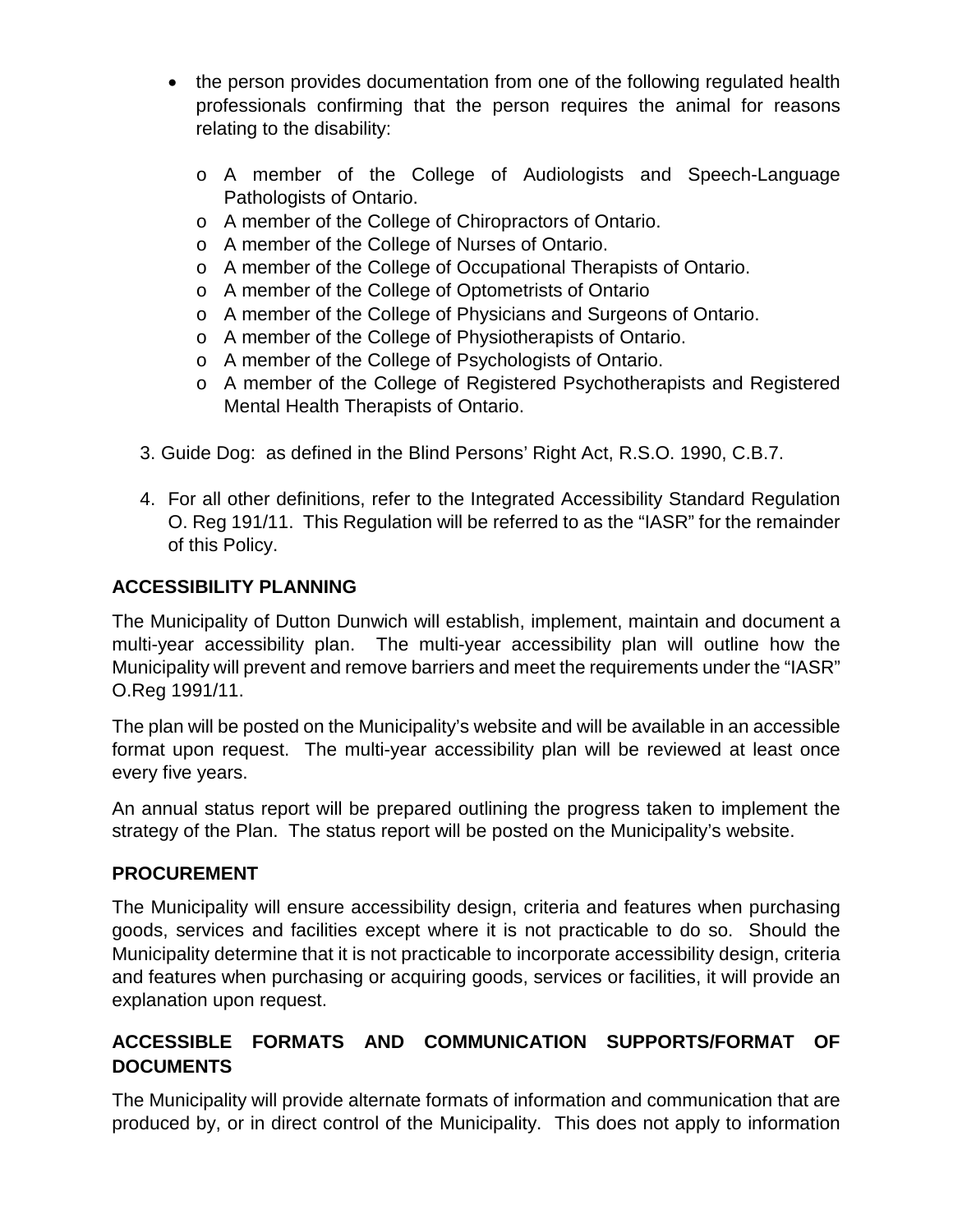that the Municipality does not control directly or indirectly through a contractual relationship.

This will be done upon request (Appendix 1), in a timely manner and at a cost that is no more than the cost charged for the original format. When it is not practicable to provide an alternate format, the Municipality will provide an explanation and a summary of the document in an accessible format.

The Municipality will provide communication supports to members of the public upon request. If the Municipality is unable to obtain the requested communication support, the Municipality will consult with the individual to determine an appropriate alternative method of communication.

The Municipality will consult with the individual making the request to determine the suitability of an accessible format or communication support.

#### **FEEDBACK PROCESS**

The Municipality will accept feedback from members of the public relating to the provision of accessible goods, services or facilities to people with disabilities. The Municipality will ensure that the feedback process is accessible to people with disabilities by providing, or arranging for the provision of accessible formats and communications supports, upon request.

The Municipality will develop procedures that specify the actions that will be taken if a complaint is received about the manner in which it provides goods, services or facilities to people with disabilities.

Information regarding the feedback process will be posted on the Municipality's Website. Individuals can request this information by contacting the Municipality. In accordance with section 11 of the "IASR" when seeking feedback from the public, the Municipality will provide accessible formats and/or communication supports to members of the public upon request.

## **EMERGENCY PROCEDURES, PLANS AND PUBLIC SAFETY**

The Municipality will provide emergency procedures, plans and public safety information in an accessible format or with appropriate communication supports, as soon as practicable, upon request.

#### **DESIGN OF PUBLIC SPACES**

The Municipality will comply with the requirements found in Part IV.1 of the "IASR" where applicable, in relation to public spaces.

#### **TEMPORARY SERVICE DISRUPTIONS**

If a temporary service disruption is planned, the Municipality will give notice of the disruption.

Notice of the disruption will include: the reason for the disruption, its anticipated duration and a description of alternative facilities or services, if any that are available.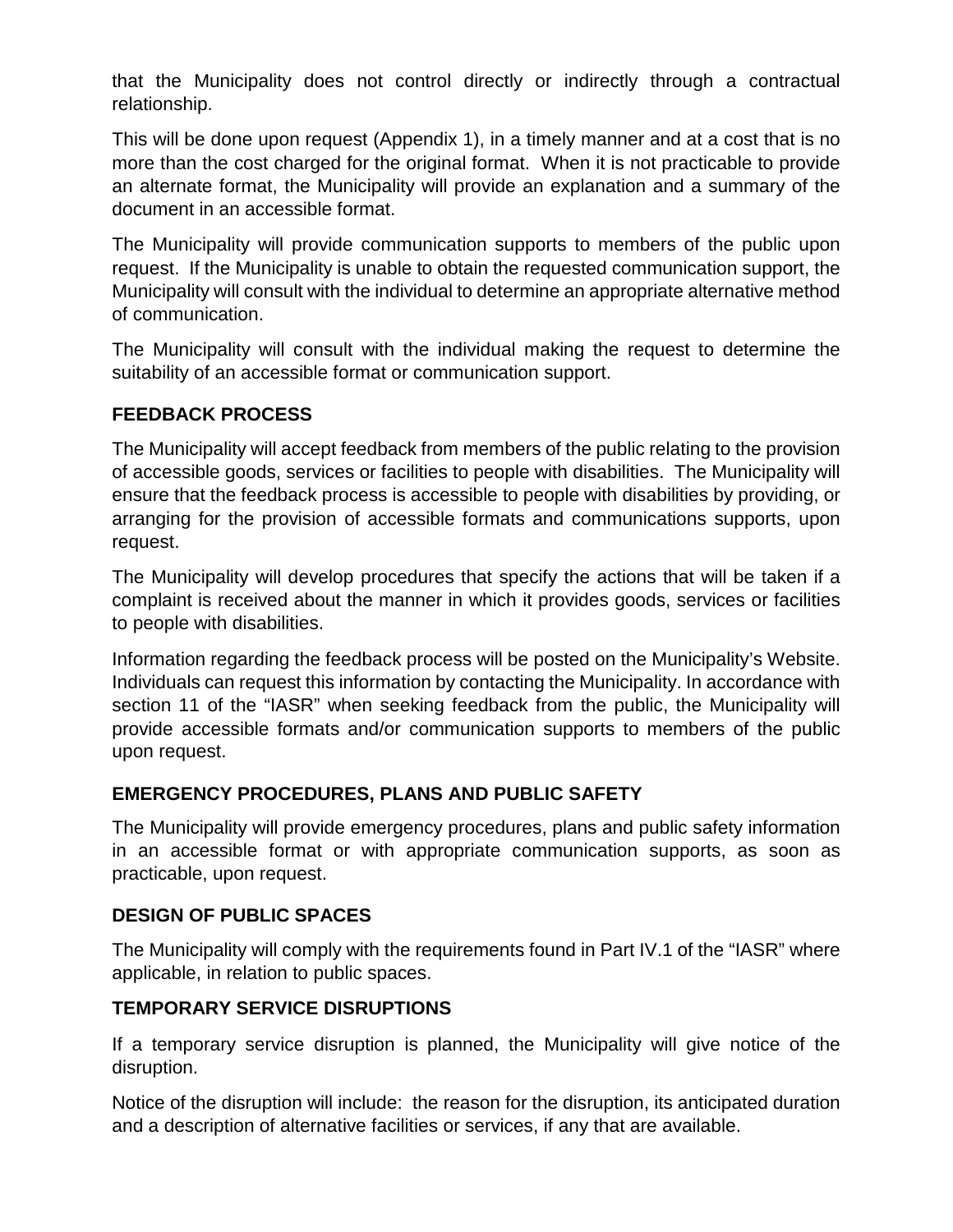Procedures for specific service disruption will be developed, and a copy of the procedures will be made available to individuals upon request. Notice will be given by posting the information in a conspicuous place as well as by posting the information on the Municipality's website.

#### **SUPPORT PERSONS**

The Municipality will allow people with disabilities to be accompanied by a support person in all Municipally-owned and operated public facilities. The Municipality reserves the right to request a person with a disability to be accompanied by a support person, but only if, after consulting with the persons with the disability and considers the available evidence, the Municipality determines that:

• A support person is necessary to protect the health and safety of the person with a disability or the health and safety of others on the premises.

Admission fees will be waived for support persons who accompany a person with a disability.

#### **SERVICE ANIMALS**

The Municipality will ensure that an individual accompanied by a service animal is permitted to enter the premises with the animal and to keep the animal with the individual, unless the animal is otherwise excluded by law from the premises.

If a service animal is excluded by law from the premises, the Municipality will ensure that other measures are available to allow a person with a disability to obtain, use or benefit from the Municipality's goods, services or facilities.

The individual with the service animal is responsible for the care and control of their service animal at all times, while on Municipal premises.

#### **ASSISTIVE DEVICES**

The Municipality will allow people with disabilities to use their own personal assistive devices to obtain goods, services or facilities offered by the Municipality.

If a person with a disability is unable to access a service or facility through the use of their own personal assistive device, the Municipality will consult with the customer to determine an alternate means.

#### **TRAINING**

The Municipality will provide training to:

- All people who are an employee of, or a volunteer with the organization.
- All other people who provide goods, services or facilities on behalf of the organization.

The training will include:

- An overview of the Ontario Human Rights Code.
- A review of the Accessibility for Ontarians with Disabilities Act, 2005.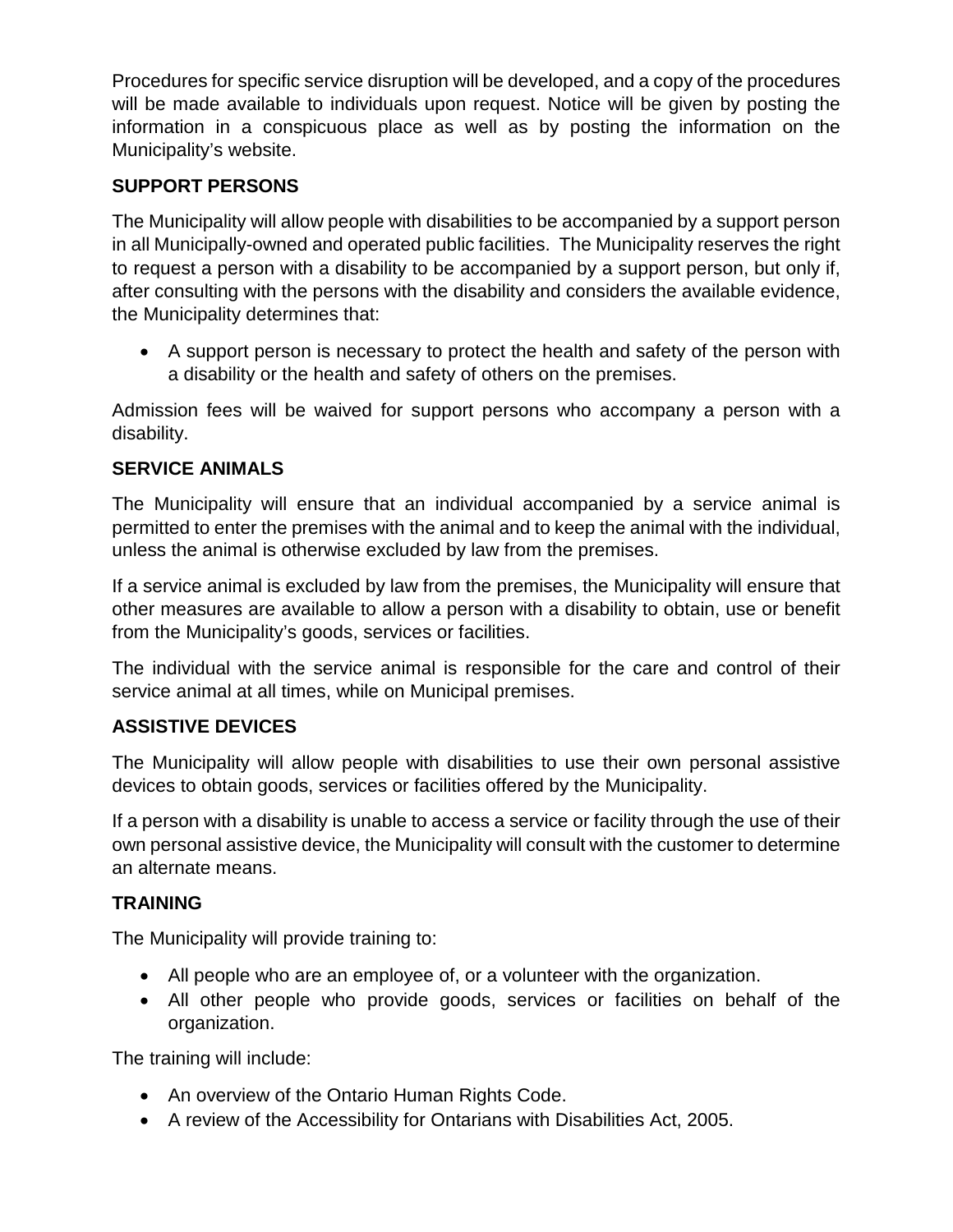- A review of the Integrated Accessibility Standards Regulation (O. Reg 191/11).
- Specific review of "IASR" requirements, based on the duties associated with the employee.
- How to interact and communicate with people with various types of disabilities.
- How to interact with people with disabilities who use an assistive device or require the assistance of a guide dog or other service animal or the assistance of a support person.
- What to do if a person with a disability is having difficulty accessing the Municipality's goods, services or facilities.

The training will be appropriate to the duties of the employees, volunteers and other people. Employees will be trained as soon as practicable. Training will be provided to the aforementioned individuals with respect to any policy changes on an ongoing basis. Training logs will be kept in accordance with the "IASR."

## **WEBSITE AND WEB CONTENT**

In accordance with the "IASR", the Municipality will ensure that websites and web content are created in a manner keeping with the expectations of the Web Content Accessibility Guidelines 2.0 (WCAG). The Municipality is currently creating its website and web content in accordance with WCAG 2.0, Level A and will ensure that websites and web content are created in accordance with Level AA by January 1 2021. If an individual is having difficulty accessing the Municipal website or content found on its website, they can contact the Municipality.

Accessible web content is being produced in the following ways:

- In House: staff receives training that ensures PDF documents are created in accordance with WCAG 2.0.
- Third-party Documents: The Municipality will put forward efforts to ensure that documents provided to the Municipality on behalf of a third-party, that will be posted on the Municipality's website and not in direct control of the Municipality will be remediated in accordance with WCAG 2.0, unless it is not practicable to do so.
- In the event that it is not practicable to remediate a third-party document, for which the Municipality is not in direct control of, a member of the public may contact the Municipality to arrange for the information to be provided in an accessible format, upon request. The Municipality will consult with the requesting individual to determine suitability of format.

#### **LEGISLATIVE AUTHORITY**

- Accessibility for Ontarians with Disabilities Act, 2005, S.O., 2005, c. 11
- Integrated Accessibility Standard Regulation (O.Reg 191/11)
- Ontario Human Rights Code, R.S.O. 1990, c. H. 19

#### **RESPONSIBILITIES**